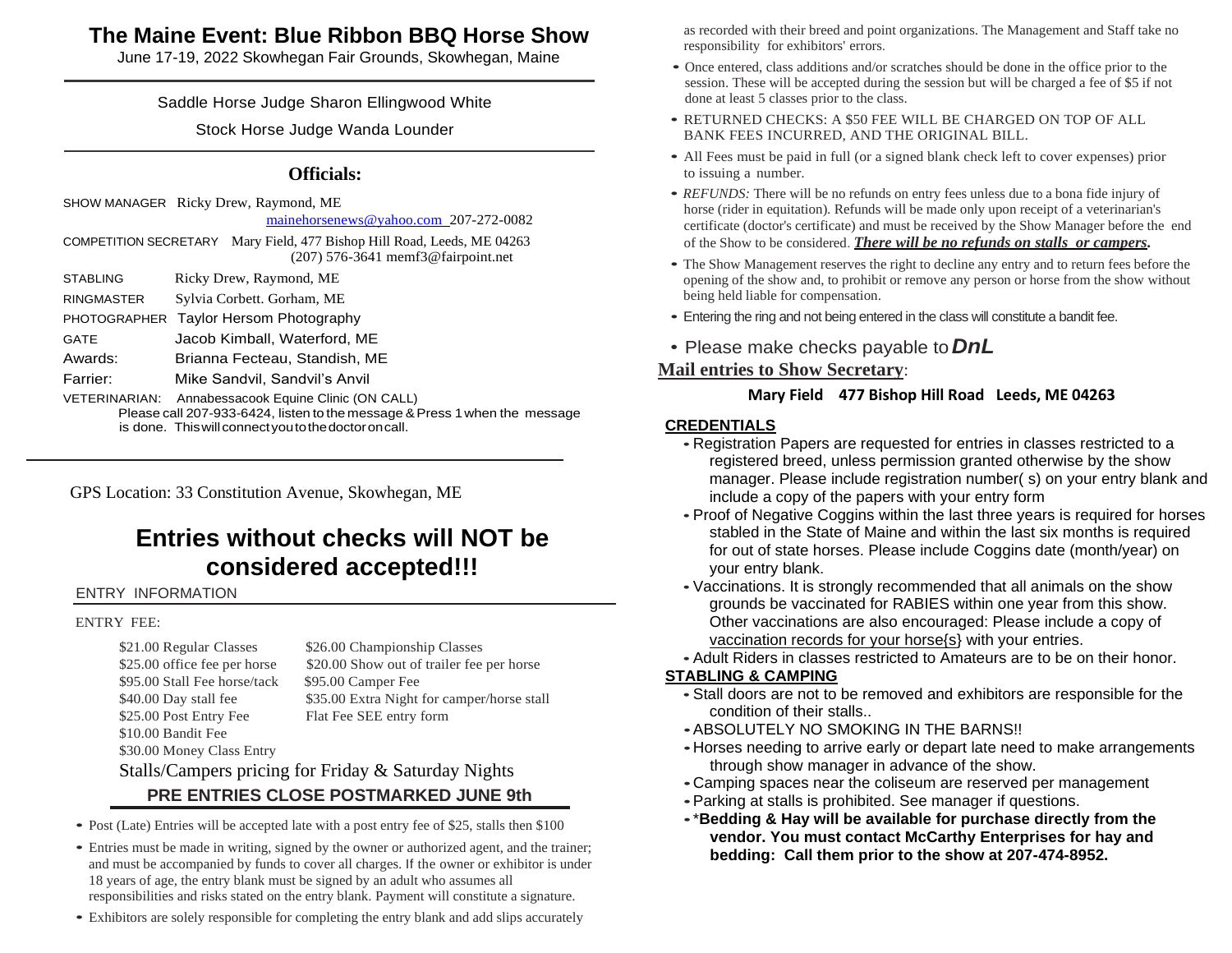#### **ARRIVAL AND DEPARTURE**

-ARRIVAL: Horses may arrive after 6:00am on the Friday of the show. Horses needing to arrive before prior to that may do so by contacting the manager. Extra day stall fees will apply.

-DEPARTURE: Horses must leave by 7:00 p.m. on Sunday of the show. Horses needing to leave later may do so with coordination of the manager

#### **PRIZE MONEY - RIBBONS - TROPHIES**

- Prize money will be awarded in the ring by a premium voucher.
- Once the voucher has been awarded, responsibility of the Horse Show will cease.
- Vouchers may be deducted from show fees or redeemed at the Secretary's Office only after the exhibitor's final class.
- All vouchers must be redeemed by the end of the Show and will be invalid after the Show Office closes on the last day of the show..
- Six ribbons will be awarded in all classes; prize money as indicated below with a trophy in all other classes.
- $\bullet$  \$300: 1<sup>st</sup> -\$150, 2<sup>nd</sup> \$90, 3<sup>rd</sup> \$60
- $\bullet$  \$200: 1st -\$100, 2<sup>nd</sup> \$60, 3<sup>rd</sup> \$40
- $\bullet$  \$100: 1<sup>st</sup> -\$50, 2<sup>nd</sup> \$30, 3<sup>rd</sup> \$20

#### **OTHER INFORMATION**

- **HOLDS** will not be permitted unless due to extenuating circumstances and must be cleared by the Manager via a hold form found in office.
- **ALL ADDS and DROPS** must be done the session prior to the session the class is in. If you change classes during the session (scratch) you will be subject to minimal administrative fees. If you scratch a class you must add another class or you will be charged for the original class. You are allowed two scratches, more than that is excessive.
- While the show is in progress only authorized personnel will be permitted in the ring and must be properly attired. No torn clothing or short shorts.
- The Show Management reserves the right to split any classes.
- Exhibitors may speak with the judge after the completion of the show and only after having received permission from the show manager.
- Stallions are barred in classes restricted to Ladies and Junior Exhibitors, unless specifically allowed in that breed's regulations.
- In the Morgan Divisions, stripping Championships is optional..
- DOGS MUST BE KEPT ON A LEASH OR TIED AT ALL TIMES. Dogs will not be allowed against the rail of the show ring. Nuisance dogs/dogs with excessive barking may be asked to leave. Please clean up after your dog.
- All motorized transports must be operated by licensed drivers and kept away from horse traffic areas.
- No strollers will be permitted in the chute or near the In and Out Gates
- There will be no lunging or long lining in the arena. All lunging and long lining must be done outside of the ring. Please be reasonable.
- Fire and emergency lanes must be kept open at all times. Horse Trailers and vehicle parking will be limited to designated areas
- For Championships, the # in parentheses ( ) indicates that the horse (or rider in equitation) must have been entered, shown and judged in the designated class.
- The show ring (covered) is 95' wide and 290' long. The footing is a nice dirt mixture. The warm up area is dirt and approximately 75' wide and 100' long.
- There will be no parking between the show office and barn 4. Officials and staff will have a designated parking area next to barn 4.
- Campers must display the camper pass in plain site that was given them in the show office. Camper parking is on a first come basis. The main camper locations are behind barn 2 (hook ups).
- Horse trailers and truck parking is available behind barn two, and if available, in between barns 1 & 2.
- Management reserves the right to refuse any entry or any persons onto the showgrounds..
- We are affiliated and point the Maine Quarter Horse Association Program for Open Horse Shows (for MeQHA Year End Awards!)

# **STALL DECORATING CONTEST THEME: Fathers Day**

# **FREE BBQ on Saturday!**

**Thank you Don Ray Insurance for your continued support!**

**Thank you Signet Embroidery for being our official apparel provider! Yes, including the state championship jackets!**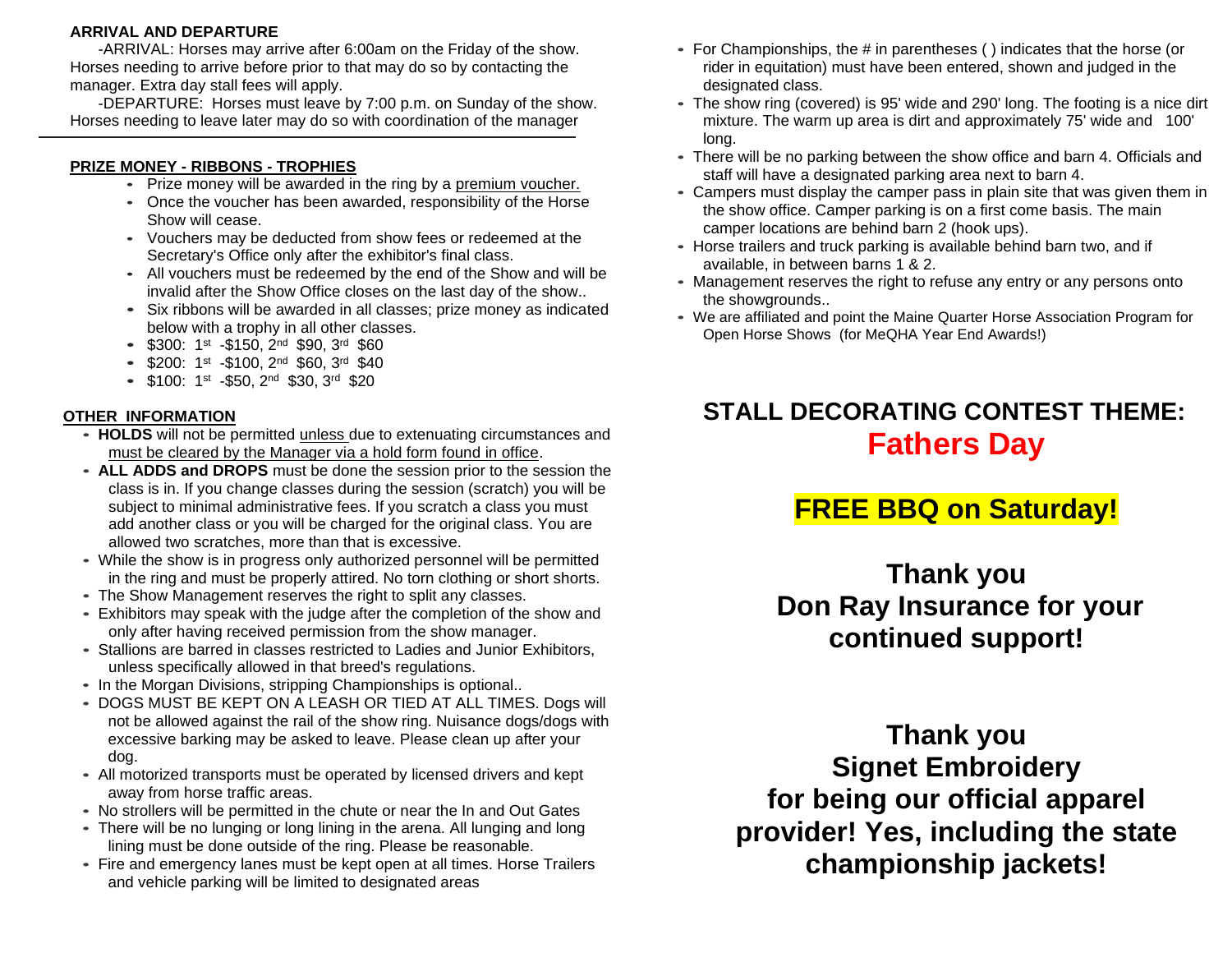## **The Maine Event Classes**

### 32. The \$200 Maine Event Halter Championship (21-31)

To be shown in a suitable bridle or halter & required to move at a walk & trot or alternate gait. To be judged on quality, conformation, way of going & soundness

### 42. The Maine Event Costume Class Open (walk only)

To be shown at a walk only, ridden or in hand, both ways of the ring, then to line up in the middle for final judging. To be judged 50% on originality of costume, 25% on quality and 25 % on presentation

#### 71. The Maine Event Family & Friends Pleasure Class

87. Maine Event Family & Friends Pleasure Championship(71) Open to two family members or friends. To be Shown first way of the ring by one family member (or friend) to be Shown 2nd way of ring by second family member (or friend). To be Shown both ways at a walk and trot or jog. Must not back. "Pit stop" Type change-over of rider/tack takes place after judge has walked Lineup in middle of ring. To be judged on pleasure.

- 4. Maine Event Pleasure Horse WTC
- 84. Open Pleasure Horse WTC
- 108 \$300 Maine Event Pleasure Horse Championship(4 or 81) To be shown at a walk, trot or jog, canter or lope. Loose rein on command of judge only, but without loss of contact. Will be required to back. Shall be judged on manners, performance and quality, in that order. All horses shall be judged on their respective merits regardless of type.
- 6. Maine Event Pleasure Horse WT Adult
- 13. Maine Event Open Pleasure WT (all ages)
- 75. \$300 Maine Event WT Pleasure Champ. (6 or 13)

To be shown at a walk, & trot or jog. Loose rein on command of judge only, but without loss of contact. Will be required to back. Shall be judged on manners, performance and quality, in that order. All horses shall be judged on their respective merits regardless of type.

### **Limit Division**

### 10 & 38. Limit Horse/Pony Pleasure WTC

104.Limit Horse Pleasure H/P WTC Championship (10/38) Open to horses who have not won six blue ribbons at rated shows. To be shown at a walk, trot/jog and canter/lope both ways of the ring. Not to back. To be judged on manners, performance and compatibility. 50/66. Limit Horse/Pony Pleasure WT

88. Limit Horse Pleasure H/P WT Championship (50 or 66)) Open to horses who have not won six blue ribbons at rated shows. To be shown at a walk, trot/jog and canter/lope both ways of the ring. Not to back. To be judged on manners, performance and compatibility.

## 10. Limit Rider Pleasure Horse/Pony WTC

# 101. Limit Rider Pleasure H/P Championship WTC (10)

Open to riders who have not won six blue ribbons at rated shows. To be shown at a walk, trot/jog and canter/lope both ways of the ring. Not to back. To be judged on manners, performance and suitability for a limit rider.

#### 11. Limit Rider Pleasure Horse/Pony WT

107. Limit Rider Pleasure Horse/Pony Championship WT (11) Open to riders who have not won six blue ribbons at rated shows. To be shown at a walk, trot/jog both ways of the ring. Not to back. To be judged on manners, performance and suitability for a limit rider.

### **Junior Horse (horse 5 yrs and younger)**

### 62. Junior Pleasure Horse

### 117. Junior Pleasure Horse Championship (62)

To be shown at a walk, trot/jog/alternate gait, and canter or lope both ways of the ring. Reasonably loose rein but without loss of contact, on command of judge only. Must be asked to back. To be judged on manners, performance, suitability and quality.

### **Showmanship Division**

18. Youth Activity Showmanship (17 & under)

### 19. Adult Showmanship

Entries shall be led into the show ring and perform a pattern chosen by the show. To be judged: Appearance of Animal 40 points

- 1. Condition 20 2. Grooming (trimming/ braiding) 10
- 3. Tack 10. 4. Appearance of exhibitor 10 points
- Showing animal 50 points
- 1. Leading 15 2. Posing 15 3. Showing animal to best advantage 10
- 4. Poise, alertness, attitude 10 Total 100 Points

## **Other Halter Classes**

### 20. Open Grooming Class

Line up in the ring: Finish and grooming to count 100%. Entries must stand quietly to be inspected.

### 25. English Horse in Hand

Open to hunter and saddle-type horses, using an appropriate halter or bridle. Entries shall be judged individually standing, and then at a walk and trot on the line. Emphasis shall be placed on type, conformation, substance, quality and manners

## 26. Open Halter Horse/Pony

Entries shall be judged individually standing and at a walk and trot/jog/alternate gait on the line. To be judged on conformation, quality, type/breed standard as represented by turnout, & manners.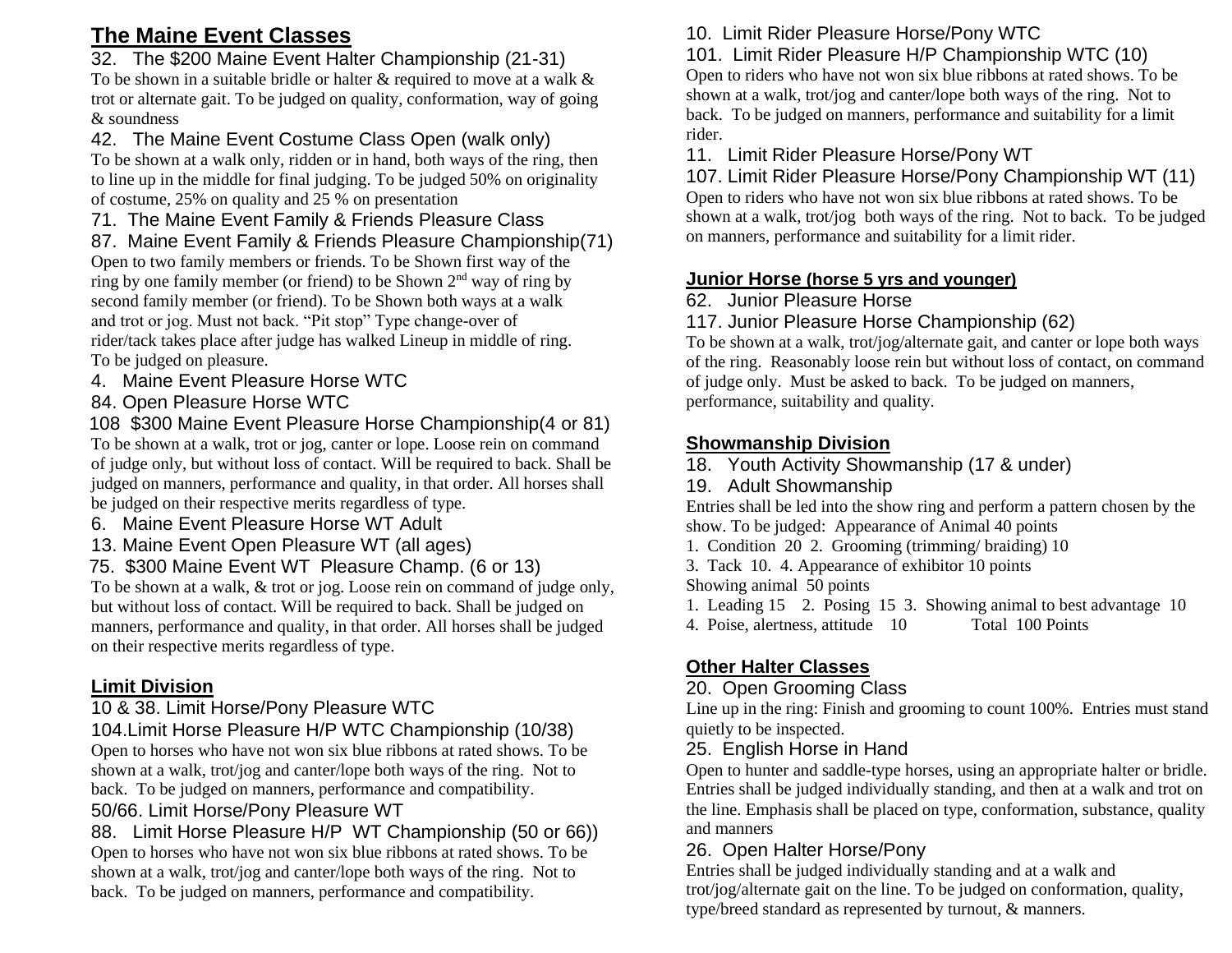#### 28. Open Halter Horse/Pony Junior Handler

Open to handlers 17 years and under. Entries to be shown in a suitable halter or bridle with no more than two junior handlers per entry. To be judged individually standing and then at a walk and trot/jog/alternate gait on the line. Emphasis shall be placed on type, conformation, substance, quality and manners with consideration to the handlers' abilities to effectively present entry

#### 30. Western Horse in Hand

Entries shall be judged individually standing, and then at a walk and jog on the line. Emphasis shall be placed on type, conformation, substance, quality and manners.

#### 22. Open Halter 2 & Under

to be shown in a suitable bridle or halter and required to move at a walk and trot or alternate gait. To be judged on quality, conformation, way of going and soundness.

#### **Green Horse Division**

#### 52. Open Green Horse WT Pleasure\*

Open to horses or ponies in their first, second or third year of showing in their respective discipline. Horses may NOT show in canter/lope classes at this show. To be conducted at a Walk & Trot/Jog both ways of the ring, no backing. To be judged on manners, way of going, suitability as a pleasure mount and performance.

### **Color Breed Classes**

### 29. Color Breed Model Horse

Entry to wear suitable halter or bridle. Not to be moved. To be judged on conformation and characteristics of its color breed

- 5. Color Breed Pleasure
- 65. Color Breed Pleasure Horse Championship (5)

May be shown under English (Saddle Seat or Hunter) or Western tack. To be shown at a walk, trot/jog/alternate gait and canter/lope both ways of the ring. To be judged on performance. manners and best color example of that breed in that order.

### **Walk Trot Division**

41. Walk Trot Pleasure H/P, Open, Riders 11 & Under

111. Walk-Trot Pleasure H/P, Riders 11 & U Champ (41)

 To be shown at a walk and trot or jog, only, both ways of the ring. To be judged on manners, suitability of horse or pony to rider, and performance. Headers Welcomed.

73. Walk-Trot Equitation, Open, Riders 11 & Under 106. Walk-Trot Equitation, Riders 11 & U Championship (73) To be shown at a walk and trot/ jog, both ways of the ring. Judged on Equitation specs. Reverse at the walk only. Headers invited in at lineup.

## 47. Walk Trot Pleasure Horse/Pony riders 12-17

105. WT Pleasure Horse/Pony 12-17 Championship (47) To be shown at a walk and trot/jog/alternate gait only both ways of the ring. To be judged on manners, suitability of horse/pony to rider, and performance. Must reverse at a walk. Horse/rider combination may not show in any wtc classes at the show.

64. Walk Trot Equitation 12-17

90. Walk Trot Equitation 12-17 Championship (64)

To be shown at a walk, trot/jog/alternate gait both ways of the ring. Will be asked to reverse at the walk. To be judged on basic principles of horsemanship/equitation. Rider may not enter any wtc classes at the show.

### 40. Walk Trot/jog Equitation Adult

#### 99. Walk Trot/Jog Equitation Adult Championship (40)

To be shown at a walk, trot/jog/alternate gait both ways of the ring. Will be asked to reverse at the walk. To be judged on basic principles of horsemanship/equitation. Rider may not enter any wtc classes at the show.

## **Youth Activity / Junior Exhibitor Classes**

69. Youth Activity Pleasure H/P Open (17 yrs & Under)

132. Youth Activity Pleasure Horse/Pony Championship (69) To be shown at a walk, trot or jog, and canter or lope on a reasonably loose rein without loss of contact with horse's mouth. Must be asked to back. To be judged on manners, performance and conformation, in that order.

9. Junior Exhibitor Hack Horse/Pony

83. Junior Exhibitor Hack Horse/Pony Championship (9)

To be shown at a walk, trot and canter on a reasonably loose rein without loss of contact with horse's mouth. To be judged on manners, performance, suitability and quality.

### **Other Pleasure or Saddle Classes**

### 49. Bridle Path Horse

### 115. Bridle Path Horse Championship (49)

To be ridden on a reasonably loose rein without loss of contact with horse's mouth. To be shown at a flat footed walk, collected trot, and easy canter. Must stand quietly and back readily. To be judged 50% on manners; 25% on performance and 25% on quality

### 17. Road Hack Horse, Open

79. Road Hack Championship (17)

To be shown with a reasonably loose rein at a flat-footed walk, trot, extended trot, canter, and hand gallop. The number of horses to hand gallop [at one time] is at the discretion of the judge. Excessive speed at the hand gallop will be penalized. Shall stand quietly and back readily. To be judged on performance, substance and manners.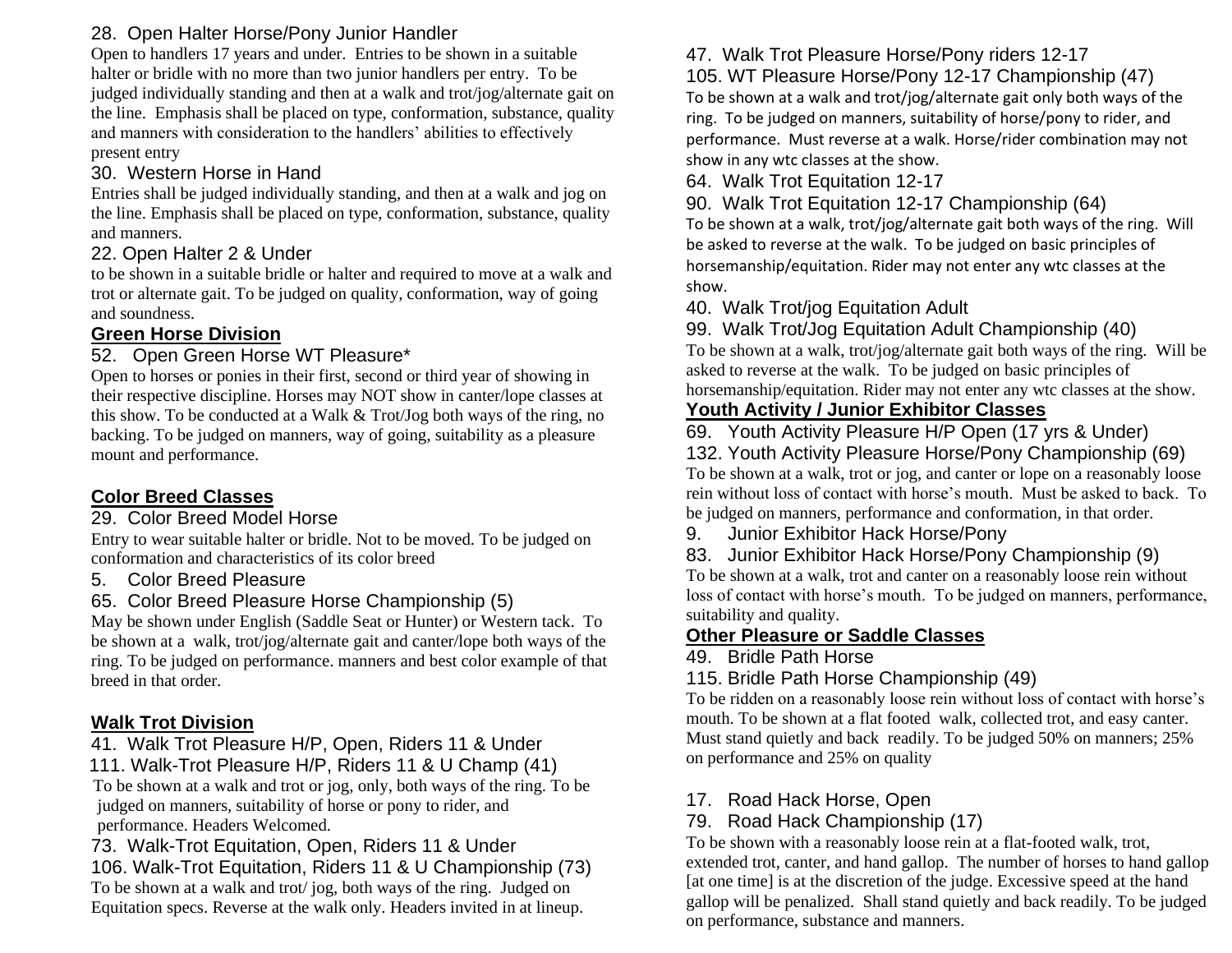## 7. Hunter Pleasure Horse Open

## 129. Hunter Pleasure Horse Championship (7)

To be shown at a walk, trot and canter both ways of the ring maintaining light contact with horse's mouth. To be judged on manners, performance, quality, presence, substance and soundness

### 81. Ladies Pleasure Horse

### 113. Ladies Pleasure Horse Championship (81)

To be shown at a walk, trot/jog/alt gait and canter/lope depending on seat, on a reasonably loose rein. Must be asked to back. To be judged on manners, performance and suitability.

### 72. Parade Class

This class is open to all breeds. We want a great parade of all breeds! We will do a walk only for the parade. Then we will do a judging of the class: To be shown at an animated walk and the parade gait, speed not to exceed 5 miles per hour. Horses to halt and stand quietly from both the walk and parade gait. To be judged 50% on performance, manners and conformation; 50% on appointments.

## **Reining Division**

### 67. Open Reining\*

Reining is a judged event designed to show the athletic ability of a ranch type horse in the confines of a show arena. In reining competition, contestants are required to run one of several approved patterns. Each pattern includes small slow circles, large fast circles, flying lead changes, rollbacks over the hocks, a series of 360 degree spins done in place, and the exciting sliding stops that are the hallmark of the reining horse. To rein a horse is not only to guide him, but also to control his every movement. The best reined horse should be willingly guided or controlled with little or no apparent resistance and dictated to completely. Any movement on his own must be considered a lack of control. Any one of the AQHA15 approved reining patterns may be used and will be posted in the office Friday. Each contestant will perform the required pattern individually and separately. All horses will be judged immediately upon entering the arena. Any fault incurred prior to the commencement of a pattern will be scored accordingly. All deviations from the exact written pattern must be considered a lack of or temporary loss of control, and therefore faulted according to severity of deviation. Credit will be given for smoothness, finesse, attitude, quickness and authority in performing the various maneuvers while using controlled speed.

### **Quarter Horse Division**

### 23. Quarter Horse Halter

Exhibitor may show in English or Western Attired. Entries to be shown in a suitable halter or bridle. To be shown in-hand at a walk or trot/jog. To be judged on type, conformation, quality, substance, and soundness. Hereditary or transmissible unsoundness shall disqualify a horse

- 15. Quarter Horse Western Pleasure
- 97. Quarter Horse Western Pleasure Championship (15)

To be shown at a walk, jog trot and lope both ways of the ring on a reasonably loose rein without undue restraint. Horses shall be shown one way of the ring at an extended jog and lope with a slight increase in forward motion. Horses may be required to reverse at a walk or jog trot at the discretion of the judge. Judge may ask that the horses be backed. To be judged on performance and conformation at the discretion of the judge.

### 60. Quarter Horse Hunter Under Saddle

127. Quarter Horse Hunter under Saddle Championship (60) Horses are to be shown at a walk, trot and canter both ways of the ring. Horses are required to back. This can be on the rail or lineup. Emphasis shall be placed on performance, conformation and actual suitability to purpose.

## **Arabian/Half Arabian Division**

### 21. Arabian/Half-Arabian Halter

Horses to be shown at a walk and a trot. Emphasis to be placed on type, conformation, substance and quality. Transmissible weakness to be counted strongly against breed stock and horses must be serviceably sound.

16. Arabian/Half-Arabian Hunter Pleasure

### 89. Arabian/Half Arabian Hunter Pleasure Champ (16)

To be shown at a walk, trot, canter and hand gallop both directions of the ring. To stand quietly and back readily. To be judged on manners, performance, suitability as a Hunter, quality and conformation

### 82. Arab/Half-Arab Pleasure Horse, Lady to Ride

To be shown at a walk, normal trot or jog, canter or lope both ways of the ring. To be judged on manners, performance, quality and conformation.

74. Arabian/Half Arab Western Pleasure

### 118. Arabian/Half Arab Western Pleasure Champ (74)

To be shown at a walk, jog-trot, lope and hand gallop. Extreme speed to be penalized. To be judged on manners, performance, substance, quality. attitude & conformation.

### 53. Half Arabian Pleasure Horse

To be shown at a flat-footed walk, a normal trot/jog trot, canter/lope and hand gallop (extreme speed to be penalized) both ways of the ring. Light contact with horse's mouth must be maintained at all gaits. Martingales or tie downs are prohibited. Hackamores are permitted. Horses may be asked to back at the discretion of the judge. To be judged on manners, performance, quality and conformation.

### **Feathered Horse Classes**

### 6. Feathered Pleasure Horse WT

## 77. Feathered Pleasure Championship (6)

Open to 'Feathered Horses' (Friesian, Gypsy, etc) All horses shall be worked at the walk, trot or jog trot both ways of the ring and may be asked to back. Must stand quietly. Each horse should be judged on the discipline they are presenting. Each horse should give the distinct appearance of being pleasurable to ride and display a pleasurable attitude. Rider should maintain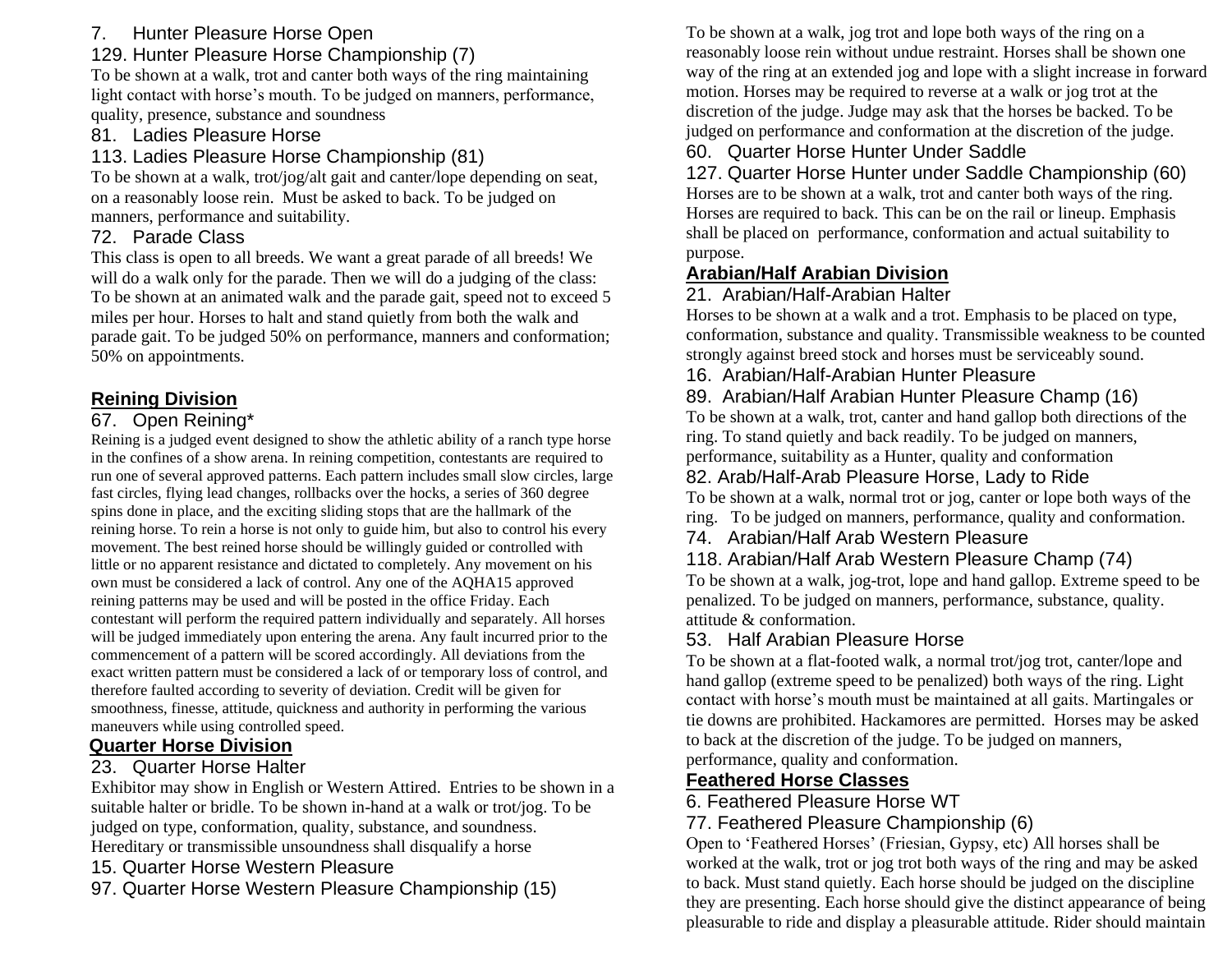light hand contact. To be judged on performance, manners, type, quality, and conformation.

#### **Miniature Horse Division**

- 33. Miniature Horse in Hand, Stallions & Geldings
- 34. Miniature Horse in Hand, Mares
- 35. Miniature Horse in Hand Best Color\*
- Shown as a model class, judged on best color & conformation

36. \$100 Miniature Horse in Hand Championship (33, 34, 35) To be shown in hand at a walk and trot both ways of the ring. To be judged on conformation, type, soundness, quality and presence, manners and size

### **Morgan Division**

#### 24. Morgan in Hand

To be shown individually, standing, then at a walk and a trot on the line. Entries must be serviceably sound. Horses must stand squarely on all four feet with front legs perpendicular to the ground. Rear legs may be placed slightly back, but the horse must also be judged at some time in the class not stretched. To be judged on type and conformation w/ consideration given to horse's ability to move correctly on the lead.

#### 46. Morgan Pleasure Horse Western

126. Morgan Pleasure Horse Western Championship (46)

To be shown at a walk, jog trot, and lope with light rein, but still maintaining contact with horse's mouth. The judge may ask for an extension of any gait. Horses must back willingly. To be judged on manners, performance with proper cadence and balance, quality, presence and apparent ability to give a good pleasure ride, 60%; type and conformation, 40%. Championship will be equal.

#### 58. Morgan Pleasure Horse Junior Exhibitor Open 130. Morgan Junior Exhibitor Championship (58)

The junior exhibitor pleasure horse must be safe, pleasant and mild mannered individual showing complete cooperation. All signs of resistance, resentment or aggression must be severely penalized. Suitability of horse to rider is of particular importance. Stallions are prohibited. To be shown at a walk, pleasure trot, road trot and canter, with light rein, but still maintaining contact with horse's mouth. To be judged on manners, suitability, performance with proper cadence and balance, quality, presence and apparent ability to give a good pleasure ride, 60%; type and conformation, 40%. Championship Class will be 50%-50%.

#### 14. Morgan Hunter Pleasure Horse

### 120. Morgan Hunter Pleasure Horse Championship (14)

To be shown at a walk, trot, extended trot, canter and extended canter, with light rein but still maintaining contact with horse's mouth. May be asked to back. To be judged on manners, performance with proper cadence and

balance, quality, presence and apparent ability to give a good pleasure ride, 60%; type and conformation, 40%. Championship will be 50%-50%.

## **Equitation Division**

#### 46. Adult Equitation

#### 114. Adult Equitation Championship

Riders enter the ring turning to the right and proceed counter clockwise. All riders shall be asked to work both ways of the ring at the walk, trot – jog-alt gait , and canter or lope as directed by the judge. The order to reverse can be executed by turning either towards or away from the rail. Judged on Equitation specs: Riders to be judged with emphasis on position, hands, seat and rider's horsemanship to execute a pleasure ride.

### 54. Saddle Seat Equitation Under 18 Yrs.

Riders enter the ring turning to the right and proceed counter clockwise. All riders shall be asked to work both ways of the ring at the walk, trot and canter as directed by the judged. The order to reverse can be executed by turning either towards or away from the rail. Judged on equitation specs: Riders to be judged with emphasis on position, hands, seat and rider's horsemanship to execute a pleasure ride.

#### 61. Hunter Seat Pleasure Equitation (Juniors & Adults)

Riders to be judged on the flat with emphasis on position, hands, seat and rider's horsemanship to execute a pleasure ride. No martingales or tie downs. To be shown both ways of the ring at a walk, trot and canter. Judged on equitation specs: Riders to be judged with emphasis on position, hands, seat and rider's horsemanship to execute a pleasure ride.

#### 91. Western Seat Equitation Under 18 yrs.

Riders enter the ring at a walk or jog and are judged at a flat-footed four beat walk, two-beat jog and a three-beat lope both ways of the ring. The order to reverse may be executed by turning toward or away from the rail. All competitors are required to back in a straight line during the line up. Judged on equitation specs: Riders to be judged with emphasis on position, hands, seat and rider's horsemanship to execute a pleasure ride.

## **Lead Line Division (riders 8yrs and under)**

92. Lead Line Pleasure Horse/Pony, Open

93. Lead Line Pleasure Horse/Pony Championship (92) To be judged at the walk and trot/ jog or alternate gait. To be judged on the horse or pony as a pleasure class with manners and the suitability of the mount emphasized.

94. Lead Line Equitation, Open (Riders 8 & Under)

95. Lead Line Equitation Championship (94)

To be shown both ways of the ring at a walk and trot on an attached lead. demonstrating the rider's control of the horse/pony. To be judged as an equitation class.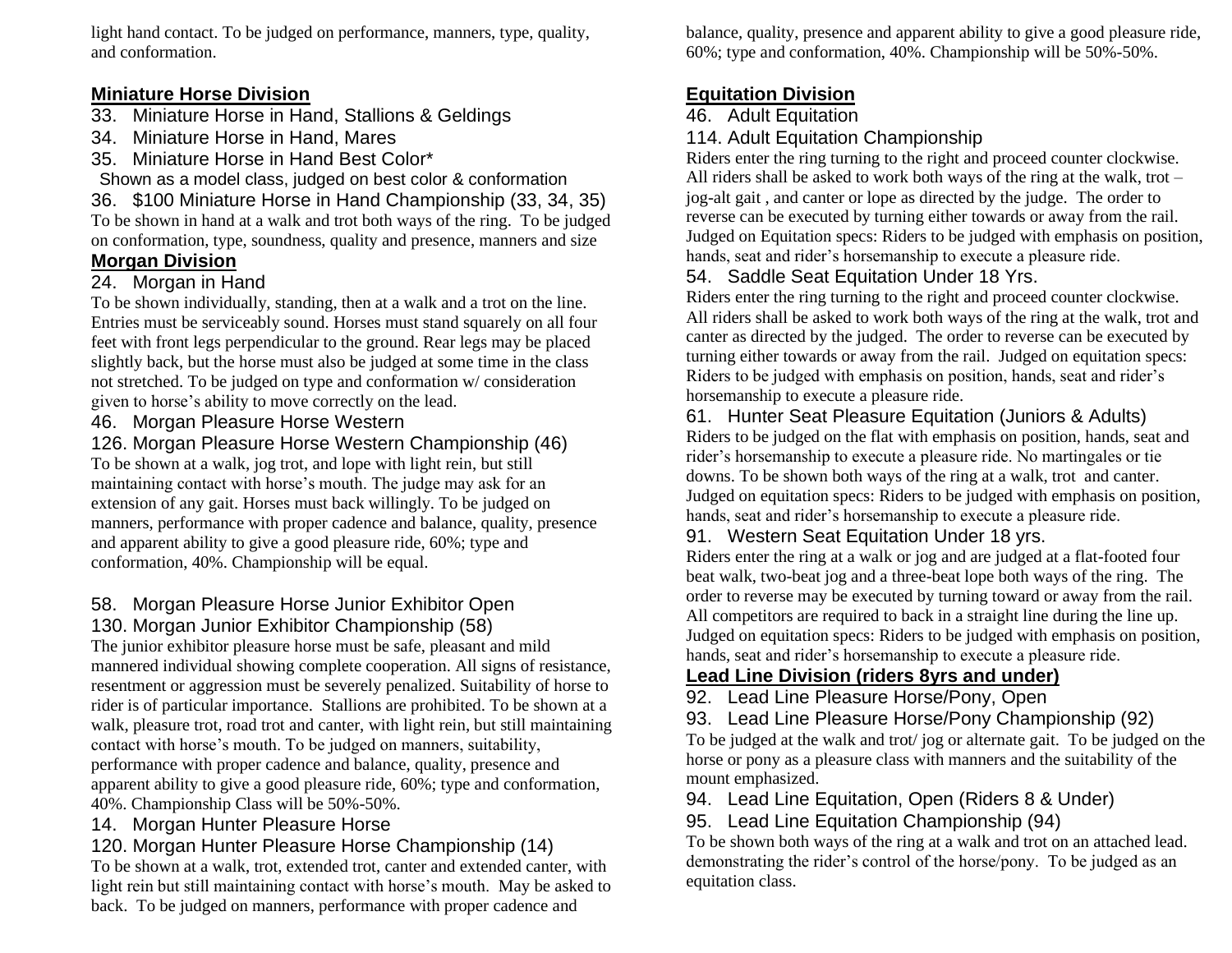### **Driving Division**

#### 68. Open Pleasure Driving Horse

#### 112. Open Pleasure Driving Horse Championship (68)

To be shown in a two-wheeled vehicle appropriate for pleasure driving. Martingales permitted. No miniature horses. One attendant without whip may be allowed in the lineup. To be shown at a walk, pleasure trot and extended trot both ways of the ring. To be judged on manners, performance and quality

#### **Ranch Horse Division**

This division is to provide a competition that would simulate what a horse might perform on a ranch, moving and working cattle, navigating gates and moving things, and also show the horse/rider connection by performing a simple pattern: A horse that is a pleasure to lope out to check cattle and is pleasing to the eye, using minimal tack. The discipline is western but not breed specific. Good solid working gear for both rider and horse is the only dress and tack requirement, so long as they are in keeping with the minimal tack rules. At this show we encourage cross entering into non-ranch classes so things such as banded manes and hoof polish are not penalized.

31 Ranch Horse in Hand/ Conformation\*

Designed to showcase the conformation necessary for a ranch horse to do his job under saddle. Horses are ridden into the ring for judging. After walking to the judge, stopping, then jogging past, horses are unsaddled on the rail in the lineup for inspection.

- 43. Ranch Horse Pleasure\*
- 55. Limit Horse Ranch Pleasure (less than 6 blues)

100. \$200 Ranch Horse Pleasure Championship\* (43 or 55) Designed to show a horse that is a pleasure to ride. Horses are required to work both ways in the arena at the walk, trot and lope with purpose to their strides. The walk is intended to cover ground, the trot should be faster than the walk, the extended trot is truly extended and the lope is a true 3-beat

gait. Judged accordingly. 48. Ranch Horse Walk Trot Pleasure\*

57. Limit Horse Ranch Walk Trot Pleasure (less than 6 blues)

124. Ranch Horse WT Pleasure Championship\* (48 or 57) Designed to show a horse that is a pleasure to ride. Horses are required to work both ways in the arena at the walk, trot and lope with purpose to their strides. The walk is intended to cover ground, the trot should be faster than the walk, the extended trot is truly extended and the lope is a true 3-beat gait. Judged accordingly.

1\* Ranch Riding\*

### 109\* \$200 Ranch Riding Championship\* (1)

Designed to show a horse with the versatility, attitude, and movement of a working horse. The horse's performance should simulate a horse riding outside the confines of an arena and that of a working ranch horse, with

good manners and responsiveness. There is no rail work. A pattern will be posted in the office.

### 2\* WT Ranch Riding\*

#### 110\* \$200 Ranch Riding Championship\* (2)

Designed to show a horse with the versatility, attitude, and movement of a working horse. The horse's performance should simulate a horse riding outside the confines of an arena and that of a working ranch horse, with good manners and responsiveness. There is no rail work. A pattern will be posted in the office.

86\* \$200 Ranch Horse Versatility Class

This class is a pattern of obstacles. The event will be timed and the winner is determined by a combination of the pattern completion and the time it takes (time penalties applied for non-completed obstacles). Pattern will be posted Thursday before the show.

### **Standardbred Division**

#### 27. Standardbred in Hand

To be shown in hand in bridle or halter. Must stand quietly and be shown at the walk and trot/alternate gait on the line. To be judged on conformation, way of going, and finish.

#### 56. Standardbred in Harness

To be shown in any 2 or 4 wheeled vehicle, both ways of the ring at the walk, slow trot or slow alternate gait, working trot or working alternate gait and strong trot or strong alternate gait. Horse may be headed by a groom in the line-up. Backing may be required. To be judged on way of going, manners and consistency of gait

### 44. Standardbred Two Gait Pleasure

128. Standardbred Two Gait Pleasure Championship (44) To be shown both ways of the ring at the walk, trot or alternate gait.

#### Backing may be requested. To be judged on way of going and manners. **American Saddlebred Division**

### 3. ASB 5 Gaited

#### 85. ASB 5 Gaited Championship (3)

To be shown at an animated walk, trot, slow gait, rack and canter, both ways of the ring. To be judged on performance, presence, quality, manners and conformation.

### 12 . ASB 3 Gaited Open

131. ASB 3 Gaited Open Championship (12)

To be shown at an animated walk, park trot and canter, both ways of the ring. To be judged 75% on performance, presence, quality and manners; 25% on total conformation.

51. ASB Country Pleasure Western

133. ASB Country Pleasure Western Championship (51)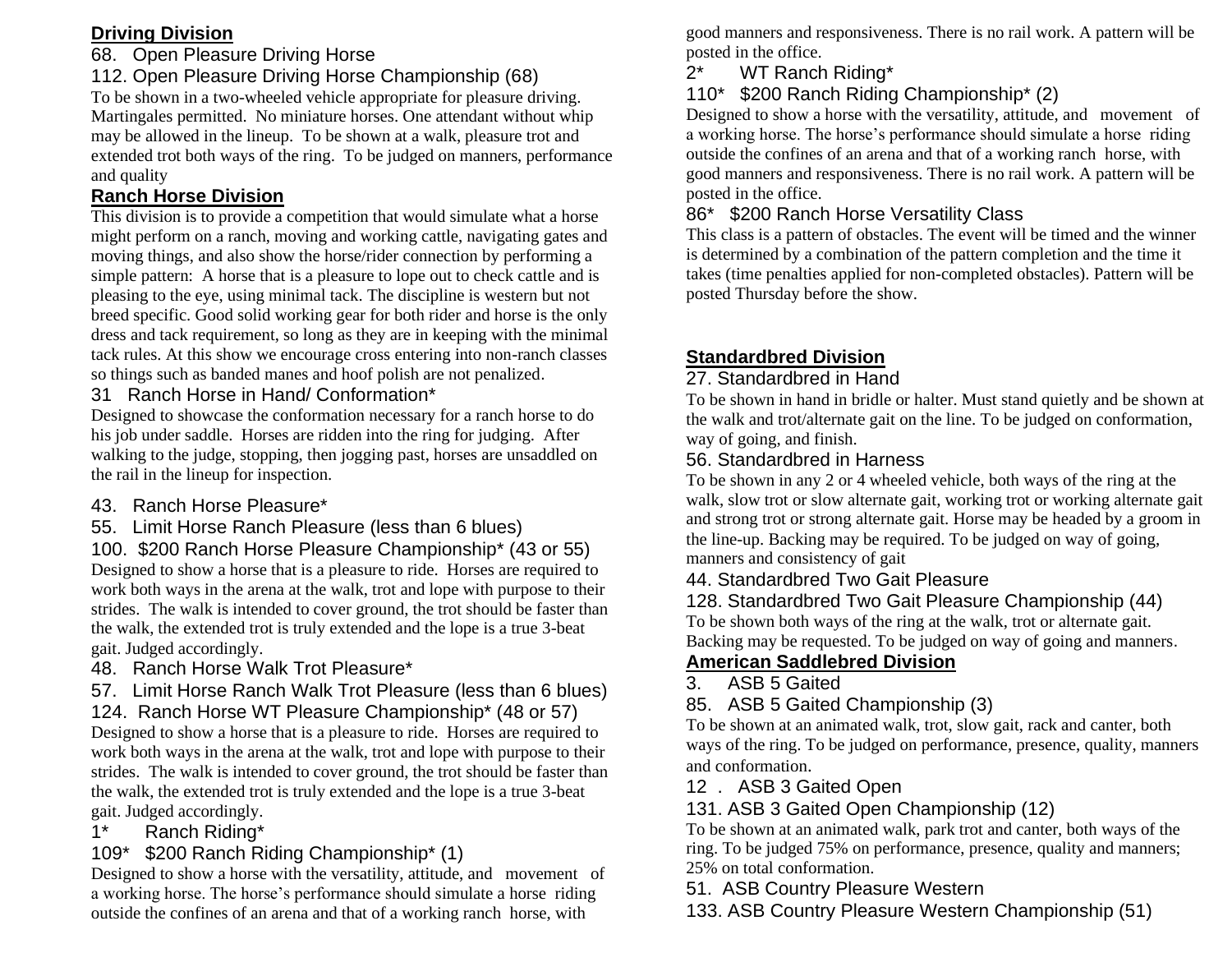To be shown at a flat walk, jog trot and lope on a reasonably loose rein without undue restraint (ridden with one hand on reins) both ways of the ring. Entries must be asked both ways of the ring to halt and stand quietly on the rail. Horses must stand quietly and back readily in the line up.To be judged 75% on manners, performance, presence and quality, 25% on total conformation.

#### 70. ASB 3-Gaited Country English Pleasure Horse Open 122. ASB Country Pleasure English Championship (70)

To be shown at a flat walk, trot, extended trot and canter both ways of the ring. Special emphasis is on a true, flat walk. Entries must be asked, both ways of the ring, to halt and stand quietly on the rail. Horses must stand quietly and back readily in the line up. .To be judged 75% on manners, performance, presence and quality; 25% on total conformation.

#### 78. ASB Country Pleasure Hunter Open

103. ASB Country Pleasure Hunter Championship (78) To be shown at a walk, trot, extended trot, canter and hand gallop both ways of the ring. Horses are required to stop on the rail. To be judged on manners, performance, suitability as a hunter, quality and conformation. In the line, horses must stand quietly with all four legs perpendicular to the ground. Horse shall be required to back readily in the line

#### 76. ASB 3 Gaited Park Horse Open

#### 125. ASB 3 Gaited Park Horse Championship (76)

Shown at an animated walk or flat walk, trot and canter both ways of the ring. Judged on performance, manners, presence, quality, conformation

#### 80. ASB English Show Pleasure Open

116. ASB English Show Pleasure Championship (80) To be shown at a flat walk, trot and canter both ways of the ring, w/special emphasis placed on a true flat walk. Must stand quietly, back readily. Judged 75% on manners/performance; 25% on conformation

#### 39. ASB English Show Pleasure Junior Exhibitor

98. ASB English Show Pleas Jr Exhibitor Championship (39) To be shown at a flat walk, trot and canter both ways of the ring, w/special emphasis placed on a true flat walk. Must stand quietly, back readily. Judged 75% on manners/performance; 25% on conformation

#### **Roadster Division**

37. Youth Roadster Under Saddle

102. Youth Roadster Under Saddle Championship (37) To be shown at a jog trot, road gait and then at speed. To be judged on manners, performance, speed, quality and suitability of rider to pony.

59. Youth Roadster Pony to Bike

119. Youth Roadster Pony to Bike Championship Open to all breeds. Roadsters must be driven in a two-wheeled bike or cart. Driver shall wear stable colors. Roadsters shall enter the ring clockwise at a jog trot and then show at the road gait; turn counterclockwise at the jog trot, show at the road gait and then trot at speed. To be judged on quality, speed, quality and manners.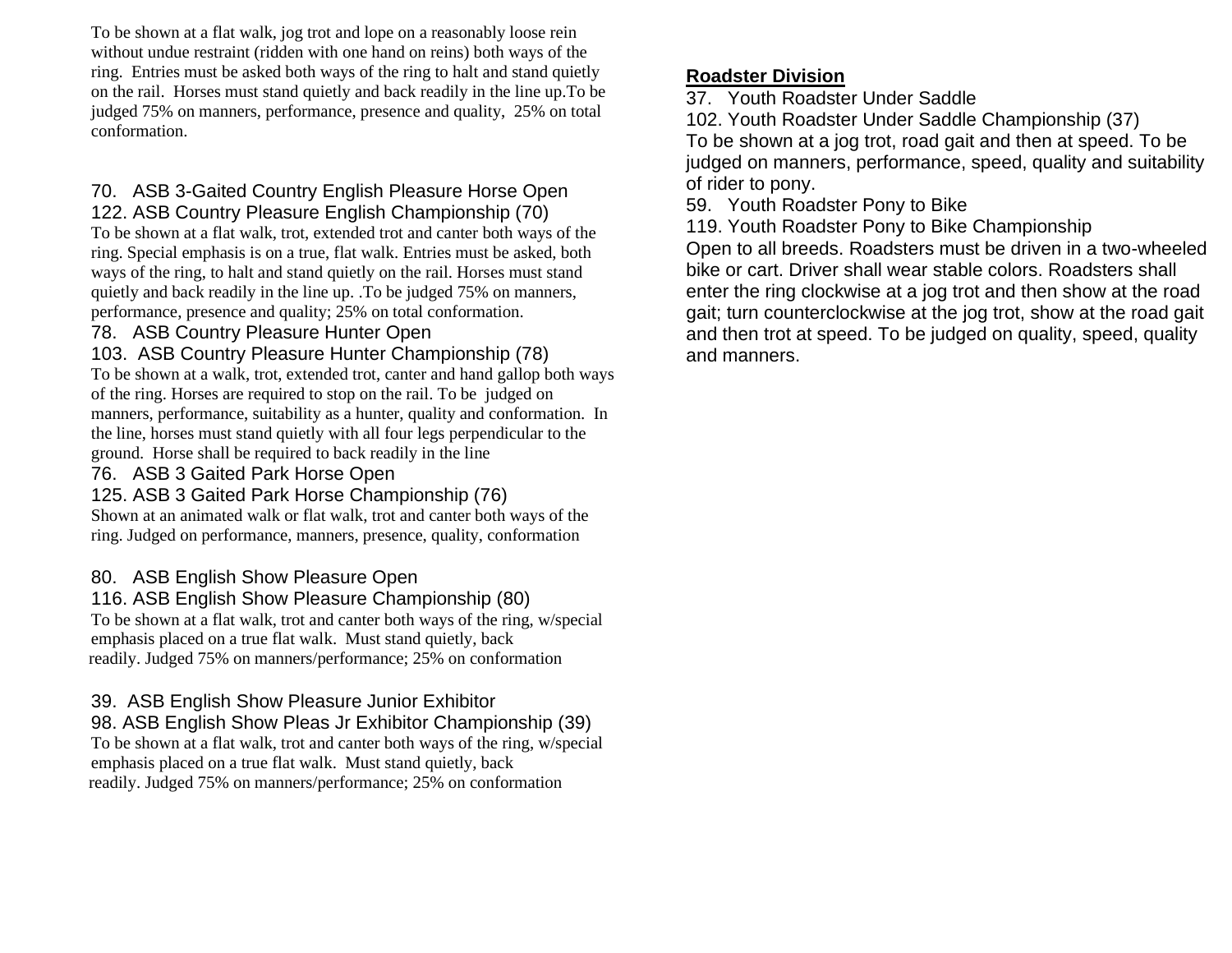#### **Blue Ribbon BBQ FRIDAY EVENING 5:00pm**

- 1. Ranch Riding (Pattern only)
- 2. WT Ranch Riding (Pattern Only)
- 3. ASB 5 Gaited
- 4. Maine Event Open Pleasure WTC
- 5. Color Breed Pleasure
- 6. Walk Trot Pleasure Adult
- 7. Hunter Pleasure Horse
- 8. Feathered Horse WT
- 9. Junior Exhibitor Hack Horse/Pony
- 10. Limit Rider Pleasure Horse WTC
- 11. Limit Rider Pleasure Horse WT
- 12. ASB 3-Gaited Open
- 13. Maine Event Open Pleasure WT
- 14. Morgan Pleasure Hunter
- 15. Quarter Horse Western Pleasure
- 16. Arabian/Half-Arabian Hunter Pleasure
- 17. Road Hack Horse

## **SATURDAY MORNING 8AM**

- 18. Youth Showmanship
- 19. Adult Showmanship
- 20. Open Grooming Class
- 21. Arabian/Half-Arabian at Halter
- 22. Open Halter 2 & Under
- 23. Quarter Horse Halter
- 24. Morgan in Hand
- 25. English Horse in Hand
- 26. Open Halter Horse
- 27. Standardbred in hand
- 28. Open Halter Horse/Pony Junior Handler
- 29. Color Breed Model
- 30. Western Horse in Hand
- 31. Ranch Horse in Hand Conformation
- 32. \$200 Maine Event Open Halter Championship
- 33. Miniature Horse in Hand, Stallions & Geldings
- 34. Miniature Horse in Hand, Mares
- 35. Miniature Horse in Hand Best Color
- 36. \$100 Miniature Horse in Hand Championship
- 37. Youth Roadster Under Saddle
- 38. Limit Pleasure Horse WTC
- 39. ASB Show Pleasure Junior Exhibitor
- 40. Walk Trot/Jog Adult Equitation
- 41. Walk-Trot Pleasure Riders 11 & Under

### **LUNCH BREAK (All Academy classes during lunch break)**

- A1. Lead line Pleasure A2. Lead line Equitation
- A3. WT 11 & U Pleasure A4. WT 11 & Under Equitation
- A5. Walk Trot Pleasure A6. Walk Trot Equitation
- A7. WTC Pleasure A8. WTC Equitation
- 42. Maine Event Costume Class -Walk Only
- 43. Ranch Horse Pleasure
- 44. Standardbred two gait pleasure
- 45. Adult Equitation Open
- 46. Morgan Pleasure Horse Western
- 47. Walk Trot Pleasure Horse/Pony riders 12-17
- 48. Ranch Horse WT Pleasure
- 49. Bridle Path Horse
- 50. Limit Pleasure Horse WT
- 51. ASB Country Pleasure Western
- 52. Open Green Horse Walk-Trot Pleasure
- 53. Half-Arabian Pleasure Horse
- 54. Saddle Seat Equitation Under 18 Yrs.
- 55. Limit Horse Ranch Pleasure
- 56. Standardbred in Harness
- 57. Limit Horse Ranch Pleasure WT
- 58. Morgan Pleasure Horse Junior Exhibitor
- 59. Youth Roadster Pony to Bike
- 60. Quarter Horse Hunter Under Saddle
- 61. Hunter Seat Pleasure Equitation
- 62. Junior Pleasure Horse
- 63. TBD
- 64. Walk Trot Equitation 12-17
- 65. Color Breed Pleasure Championship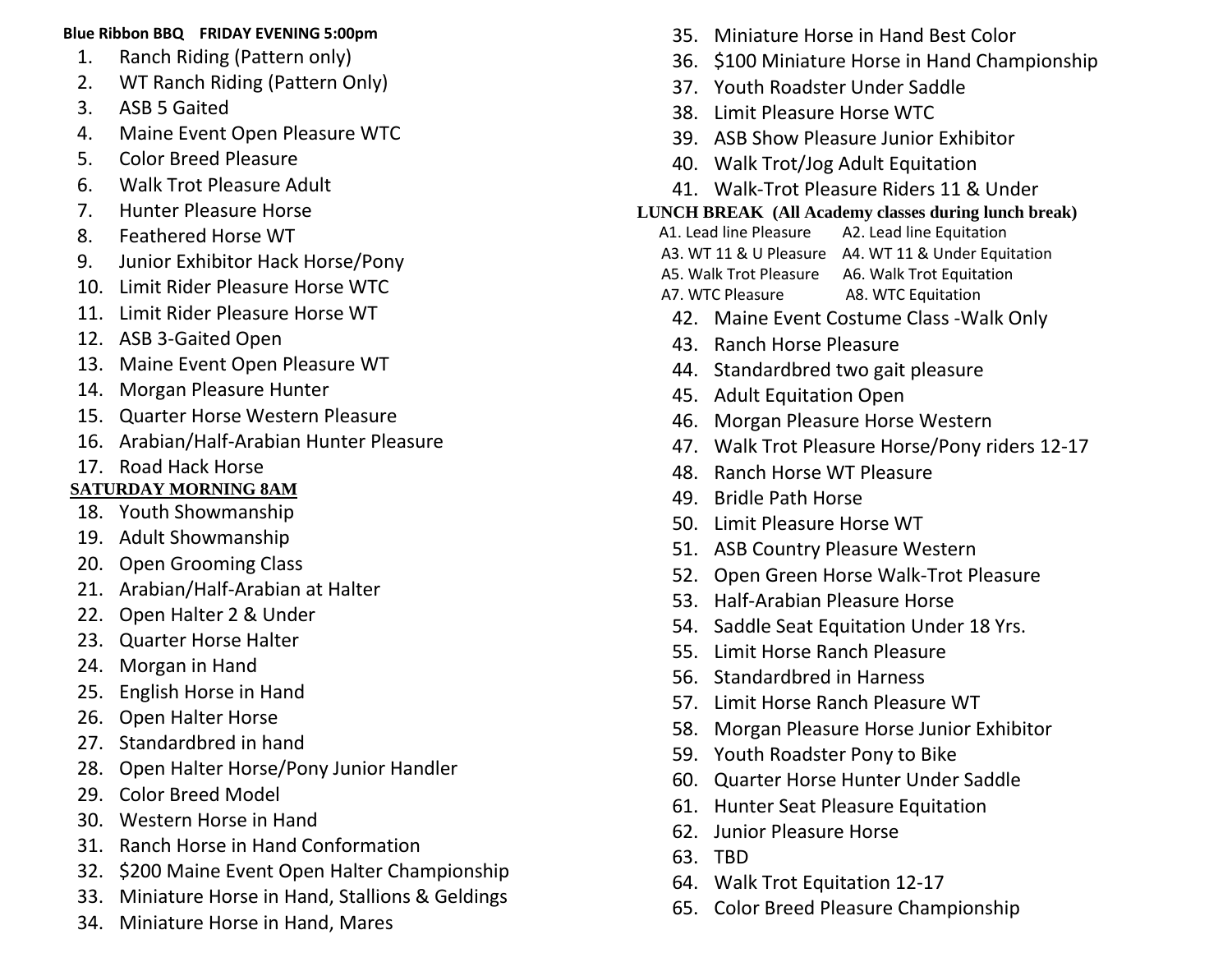- 66. Limit Pleasure Horse WT
- 67. Open Reining
- 68. Open Pleasure Driving Horse or Pony
- 69. Youth Activity Pleasure Horse/Pony, Open
- 70. ASB 3-Gaited Country English Pleasure Horse Open
- 71. Family & Friends Pleasure Class
- **SATURDAY EVENING**
- 72. Parade Class
- 73. Walk-Trot Equitation 11 & U
- 74. Arabian/Half Arab Western Pleasure
- 75. \$300 Walk Trot/Jog Pleasure Championship
- 76. ASB 3 Gaited Park
- 77. Feathered Horse WT Championship
- 78. ASB Country Hunter Pleasure
- 79. Road Hack Championship
- 80. ASB English Show Pleasure Open
- 81. Ladies Pleasure Horse
- 82. Arab/Half-Arab Pleasure Horse, Lady to Ride
- 83. Junior Exhibitor Hack Horse/Pony Championship
- 84. Open Pleasure Horse
- 85. ASB 5 Gaited Championship
- **SUNDAY MORNING 8:00am**
- 86. \$200 Ranch Horse Versatility Stake
- 87. Family & Friends Pleasure Class Championship
- 88. Limit Pleasure Horse WT Championship
- 89. Arabian/Half Arabian Hunter Pleasure Championship
- 90. Walk Trot Equitation 12 -17 Championship
- 91. Western Seat Equitation Under 18 yrs.
- 92. Lead Line Pleasure Horse/Pony, Open (8 & U)
- 93. Lead Line Pleasure Horse/Pony Championship
- 94. Lead Line Equitation, Open (Riders 8 & Under)
- 95. Lead Line Equitation Championship
- 96. TBD
- 97. Quarter Horse Western Pleasure Championship
- 98. ASB Show Pleasure Junior Exhibitor Championship
- 99. Walk Trot/Jog Adult Equitation Championship
- 100. \$200 Ranch Horse Pleasure Championship
- 101. Limit Rider WTC Pleasure Horse Championship
- 102. Youth Roadster Under Saddle Championship
- 103. ASB Country Pleasure Hunter Championship
- 104. Limited Pleasure Horse WTC Championship
- 105. W T Pleasure Horse/Pony 12-17 Championship
- 106. Walk-Trot Equitation, Riders 11 & U Championship
- 107. Limit Rider Pleasure Horse WT Championship

# **SUNDAY AFTERNOON**

- 108. \$300 Maine Event Open Pleasure Championship
- 109. \$200 Ranch Riding Championship
- 110. \$200 WT Ranch Riding Championship
- 111. Walk-Trot Pleasure Riders 11 & Under
- 112. Open Pleasure Driving Horse Championship

113. TBD

- 114. Adult Equitation Championship
- 115. Bridle Path Horse Championship
- 116. ASB English Show Pleasure Championship
- 117. Junior Pleasure Horse Championship
- 118. Arabian/Half Arab Western Pleasure Championship
- 119. Youth Roadster to Bike Championship
- 120. Morgan Hunter Pleasure Horse Championship
- 121. TBD
- 122. ASB Country Pleasure English Championship
- 123. Ladies Pleasure Horse Championship
- 124. \$200 Ranch Horse WT Pleasure Championship
- 125. ASB 3 Gaited Park Horse Championship
- 126. Morgan Western Pleasure Horse Championship
- 127. Quarter Horse Hunter Under Saddle Championship
- 128. Standardbred Two Gait Pleasure Championship
- 129. Hunter Pleasure Horse Championship
- 130. Morgan Junior Exhibitor Championship
- 131. ASB 3 Gaited Open Championship
- 132. Youth Activity Pleasure Horse Championship
- 133. ASB Country Pleasure Western Championship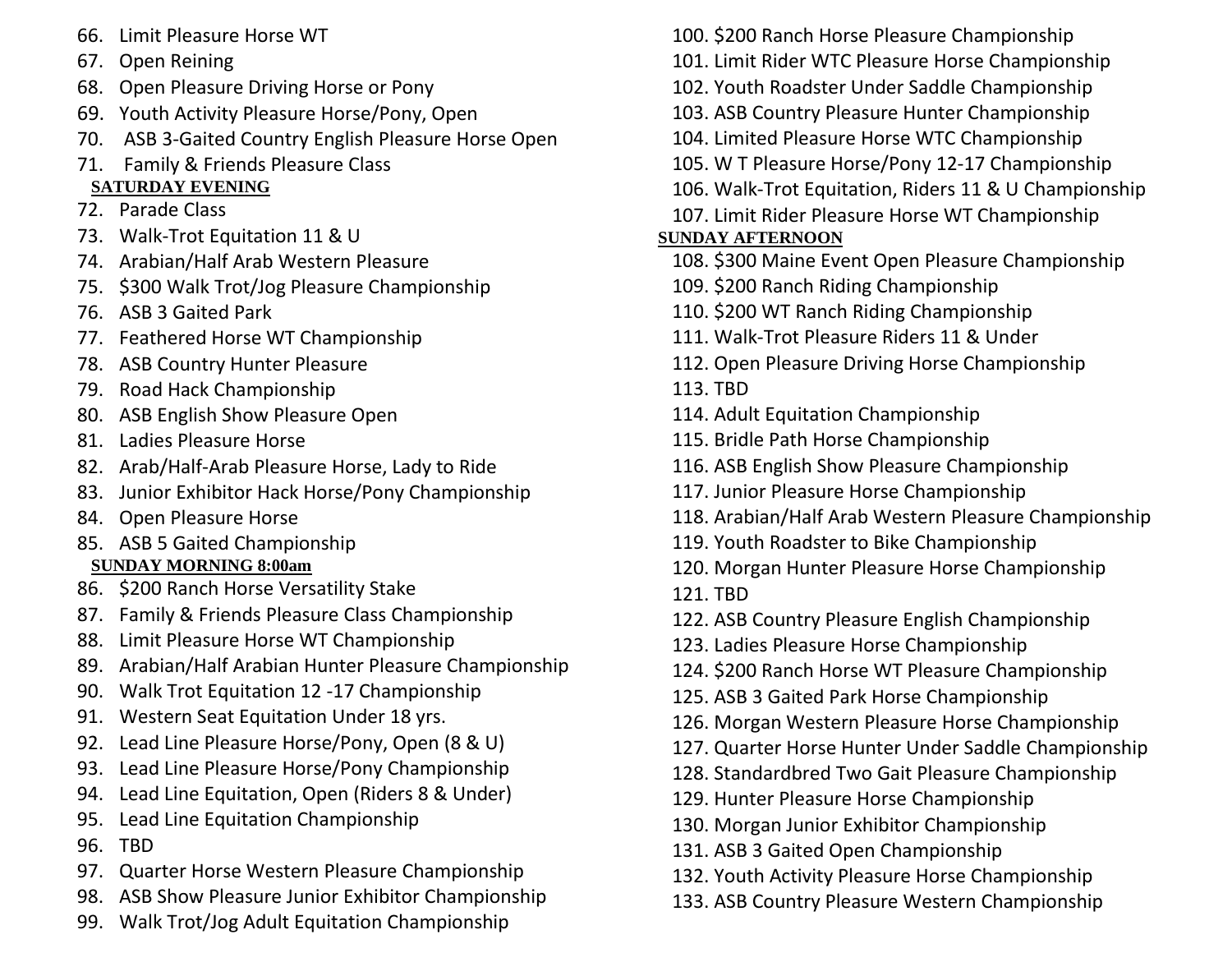#### **Blue Ribbon BBQ Horse Show Camper & Stall Reservation**

Name \_\_\_\_\_\_\_\_\_\_\_\_\_\_\_\_\_\_\_\_\_\_\_\_\_\_\_\_\_\_ Address\_\_\_\_\_\_\_\_\_\_\_\_\_\_\_\_\_\_\_\_\_\_\_\_\_\_\_\_\_\_\_\_\_\_ Tel #\_\_\_\_\_\_\_\_\_\_\_\_\_\_ Email\_\_\_\_\_\_\_\_\_\_\_\_\_\_\_\_\_\_ Barn affiliated with if any List who you would like to stable with and we will make the effort but stall location is not promised/guaranteed. \_\_\_\_\_\_\_\_\_\_\_\_\_\_ \_\_\_\_\_\_\_\_\_\_\_\_\_\_ \_\_\_\_\_\_\_\_\_\_\_\_\_ \_\_\_\_\_\_\_\_\_\_\_\_\_\_ \_\_\_\_\_\_\_\_\_\_\_\_\_\_ \_\_\_\_\_\_\_\_\_\_\_\_\_ \_\_\_\_\_\_\_\_\_\_\_\_\_\_ \_\_\_\_\_\_\_\_\_\_\_\_\_\_ \_\_\_\_\_\_\_\_\_\_\_\_\_ # of horse stalls # of tack stalls # of tents  $\qquad$  # of Campers Describe the make, model & color of camper with license plate # \_\_\_\_\_\_\_\_\_\_\_\_\_\_\_\_\_\_\_\_\_\_\_\_\_\_\_\_\_\_\_\_\_\_\_\_\_\_\_\_\_\_ Tent & Camper tags must be displayed or there will be a \$25 fine applied to your show bill.

## ~ If stabling as a barn together,

## please send all entries together!

Mail these forms with your entries to **Mary Field 477 Bishop Hill Road Leeds, ME 04263**

### **The Maine Event Blue Ribbon BBQ: Sponsorship Form**

#### **Please consider sponsoring a class or two**

Name\_\_\_\_\_\_\_\_\_\_\_\_\_\_\_\_\_\_\_\_\_\_\_\_\_\_\_\_\_\_\_\_\_\_\_\_

Contact

 $info$ 

#### **Division Sponsorships \$100**

Signage in the office, FB posts, and announced when everyone of the division classes is in the ring.

Division requested

Business or name to be listed

### **Session Sponsorships \$200**

Signage in the office and the ring, FB posts, and announced throughout the session.

Session Requested

Business or name to be listed

Class Sponsorships

Reg Classes \$20, Championships \$30 Combinations \$45

Signage in the office, FB posts, and announced whenever the class(es) is in the ring Please list sponsorship interested in and if class sponsorship, please list the class(es):

\_\_\_\_\_\_\_\_\_\_\_\_\_\_\_\_\_\_\_\_ \_\_\_\_\_\_\_\_\_\_\_\_\_\_\_\_\_\_\_\_\_

\_\_\_\_\_\_\_\_\_\_\_\_\_\_\_\_\_\_\_\_ \_\_\_\_\_\_\_\_\_\_\_\_\_\_\_\_\_\_\_\_\_

\_\_\_\_\_\_\_\_\_\_\_\_\_\_\_\_\_\_\_\_ \_\_\_\_\_\_\_\_\_\_\_\_\_\_\_\_\_\_\_\_\_